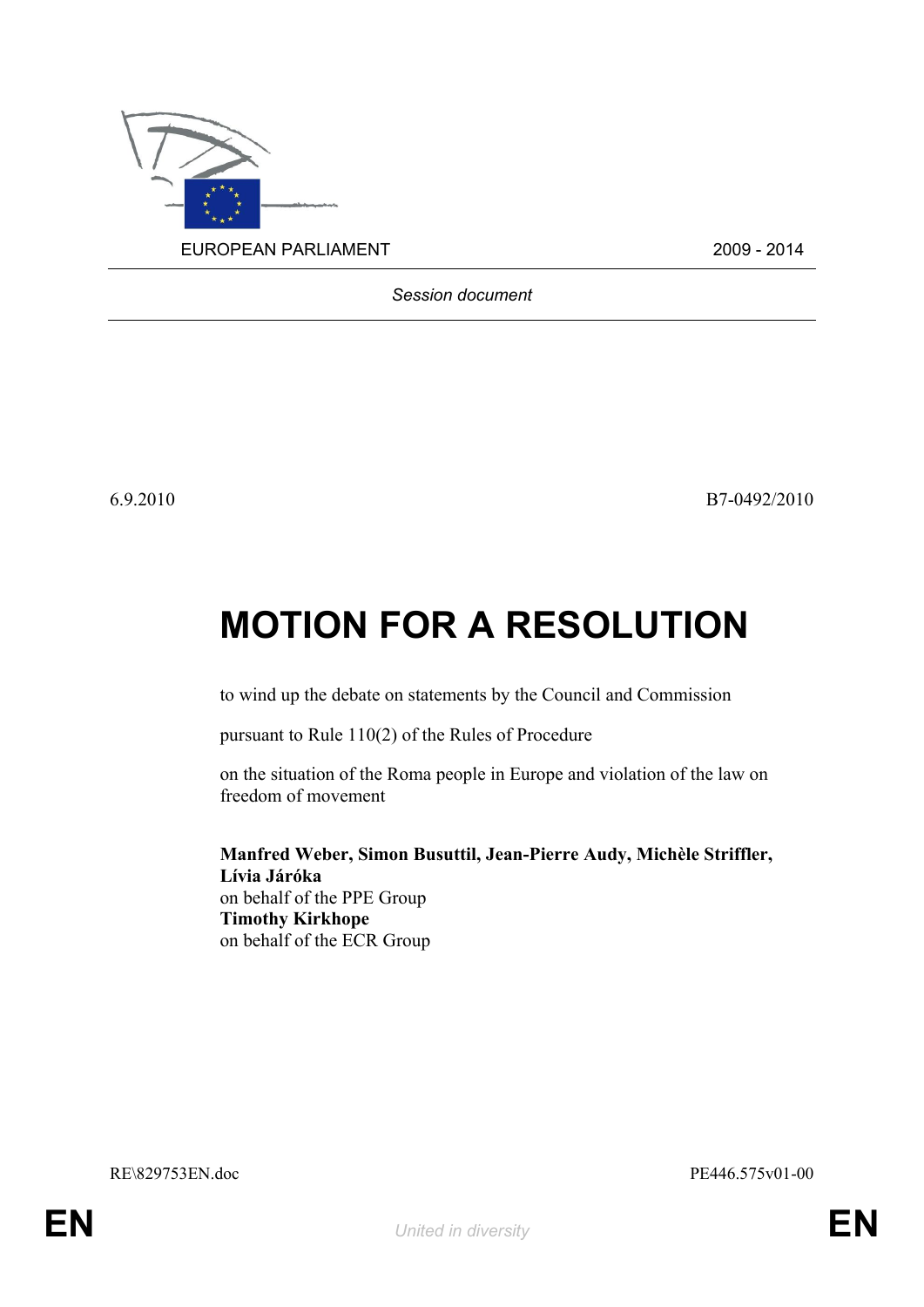#### **B7-0492/2010**

### **European Parliament resolution on the situation of the Roma people in Europe and violation of the law on freedom of movement**

#### *The European Parliament*,

- having regard to its resolutions of 25 March 2010 on the second European Roma Summit<sup>1</sup>, of 11 March 2009 on the social situation of the Roma and their improved access to the labour market in the  $EU^2$ , of 10 July 2008 on the census of the Roma on the basis of ethnicity in Italy<sup>3</sup>, of 31 January 2008 on a European Strategy on the Roma<sup>4</sup>, of 1 June 2006 on the situation of Roma women in the European Union<sup>5</sup> and of 28 April 2005 on Roma in the European Union<sup>6</sup>,
- having regard to Articles 2 and 3 of the Treaty on European Union (TEU),
- having regard to Article 21(1) of the Treaty on the Functioning of the European Union (TFEU),
- having regard to the Charter of Fundamental Rights of the European Union, especially Article 19(1) thereof,
- having regard to the European Convention on Human Rights, especially Article 4 of Protocol No 4 thereto,
- having regard to Directive  $2004/38/EC^7$  on the right of citizens of the Union and their family members to move and reside freely within the territory of the Member States,
- having regard to Directive 2000/43/EC of 29 June 2000<sup>8</sup> implementing the principle of equal treatment between persons irrespective of racial or ethnic origin,
- having regard to the Commission communication of 7 April 2010 on the social and economic integration of the Roma in Europe<sup>9</sup>,
- having regard to Rule 110(2) of its Rules of Procedure,
- A. whereas freedom of movement for persons is one of the fundamental freedoms enshrined in European Union law and includes the right of EU citizens to move to another EU Member State in order to work or settle there, together with their families, under

[PE446.575v01-00](#page-0-0) 2/5 [RE\829753EN.doc](#page-0-1)

<sup>1</sup> P7 TA-PROV(2010)0085.

<sup>2</sup> P6 TA(2009)0117.

<sup>3</sup> P6 TA(2008)0361.

<sup>4</sup> P6 TA(2008)0035.

<sup>5</sup> P6 TA(2006)0244.

<sup>6</sup> P6 TA(2005)0151.

<sup>7</sup> OJ L 158, 30.4.2004.

<sup>8</sup> OJ L 180, 19.7.2000.

<sup>&</sup>lt;sup>9</sup> COM(2010)133.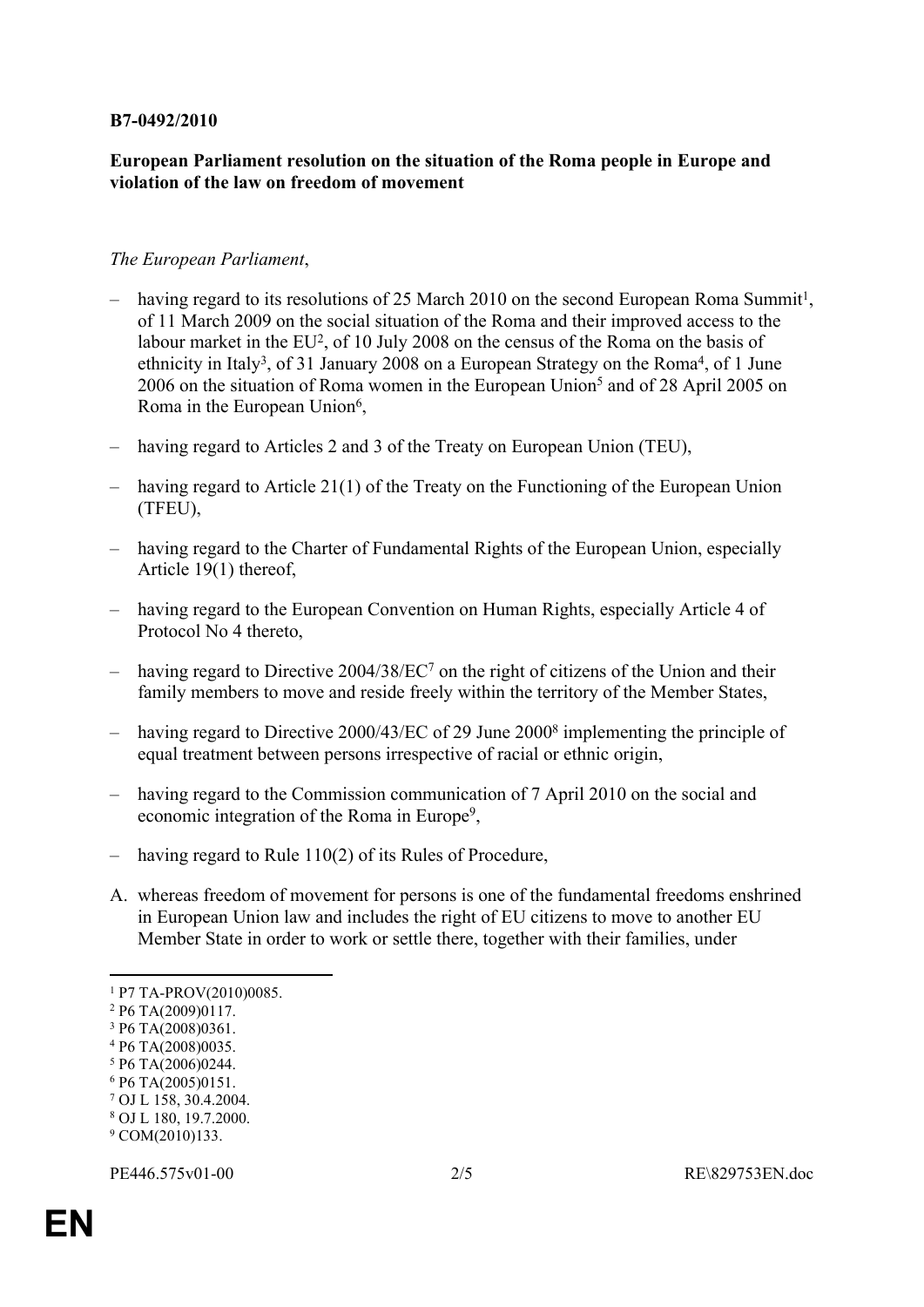conditions envisaged in Directive 2004/38,

- B. whereas in July 2010 the French authorities started to dismantle and evacuate a number of camps set up by Roma people, being citizens from certain EU Member States, allegedly staying illegally in France,
- C. whereas some 700 people were reportedly returned to their country of origin, mostly on the basis of a voluntary scheme, by means of flights scheduled for the purpose on 19 and 26 August, with another flight planned for the end of September,
- D. whereas, like other Member States, France is within its rights to apply Directive 2004/38/EC on freedom of movement within the EU in accordance with the conditions attached thereto,
- E. whereas the EU has taken a series of measures on the social inclusion of Roma and has allocated a specific budget for this purpose, but these measures have so far failed to achieve sufficient results,
- F. whereas the social and economic exclusion of Roma is a European issue and requires a European strategy,

## *I. European Roma strategy*

- 1. Calls on the Commission and the Member States to adopt and implement a European Roma strategy that delivers, in particular, the following measures:
	- the development of an action plan based on wide-scale cooperation among EU institutions and Member States as well as other stakeholders,
	- clear indicators, deadlines and benchmarks to evaluate progress,
	- proper monitoring mechanisms to ensure the effective use of financial and human resources,
	- the involvement of Roma communities in all aspects of planning, implementation and supervision,
	- effective local implementation, at a level as close to the Roma communities as possible,
	- adequate understanding of lessons from previous initiatives, in order to avoid the repetition of mistakes and unfulfilled objectives;
- 2. Calls for a comprehensive development programme that simultaneously targets all related policy areas and makes immediate intervention possible in marginalised areas struggling with serious structural disadvantages;
- 3. Calls for clear legislative commitments and credible budgetary appropriations to facilitate the social inclusion of Roma and encourages Member States to adopt and utilise these measures accordingly;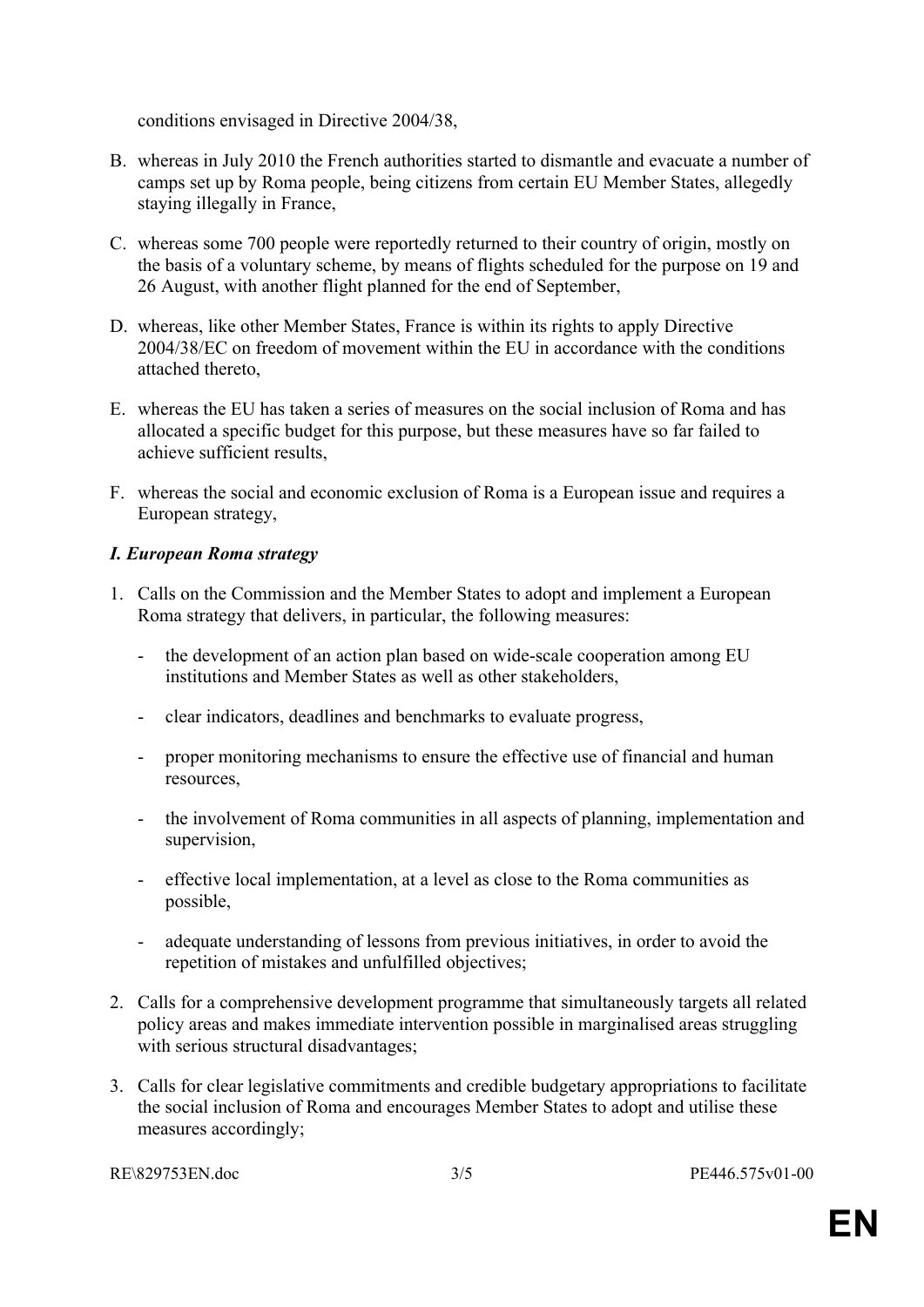- 4. Calls on the Commission to assist Member States to improve the take-up of EU funds, including by proposing ways of simplifying procedures for accessing the funds;
- 5. Calls on the Member States to use to the full the opportunity offered by Regulation (EC) No 437/2010 amending Regulation (EC) No 1080/2006 on the European Regional Development Fund as regards the eligibility of housing in favour of marginalised communities, with a view to reintegrating and sustainably developing their most vulnerable communities;
- 6. Calls on the Commission to assume a leading role in setting the stage for constructive dialogue among Member States regarding the Roma minority;
- 7. Calls for the European Platform for Roma Inclusion to be improved by becoming a formal coordination mechanism between the Commission and the Member States, with the participation of NGOs;
- 8. Calls on the Commission to step up awareness and information campaigns, at EU level, on Roma issues;
- 9. Considers that the organisation of the next EU Roma Summit would provide a good opportunity to strengthen EU efforts in relation to the situation of Roma in the Union;

# *II. Directive 2004/38/EC*

- 10. Affirms that the Roma people are a minority possessing, in the main, citizenship of a Member State and are therefore subject to rights and obligations arising from Directive 2004/38/EC;
- 11. Emphasises that European citizens have the right to move to and settle in any EU Member State, provided that certain conditions are fulfilled – notably, for stays longer than three months, that they:
	- are workers or self-employed in the host Member State or
	- have sufficient resources not to become a burden on the host Member State and have comprehensive sickness insurance cover or
	- follow a course of study and have comprehensive sickness insurance cover;
- 12. Notes that the said Directive 2004/38/EC also gives Member States the right to restrict the freedom of movement and residence of EU citizens and their family members, irrespective of nationality, on grounds of public policy, public security or public health and that Member States are not obliged to inform the Commission prior to application of the public-policy clause;
- 13. Notes, further, that responsibility for any criminal act must be considered case by case and cannot be attributed to groups or communities;
- 14. Reminds the Member States that they are called upon to implement EU directives and to abide by the EU Treaties in order to safeguard democracy, the rule of law and respect for